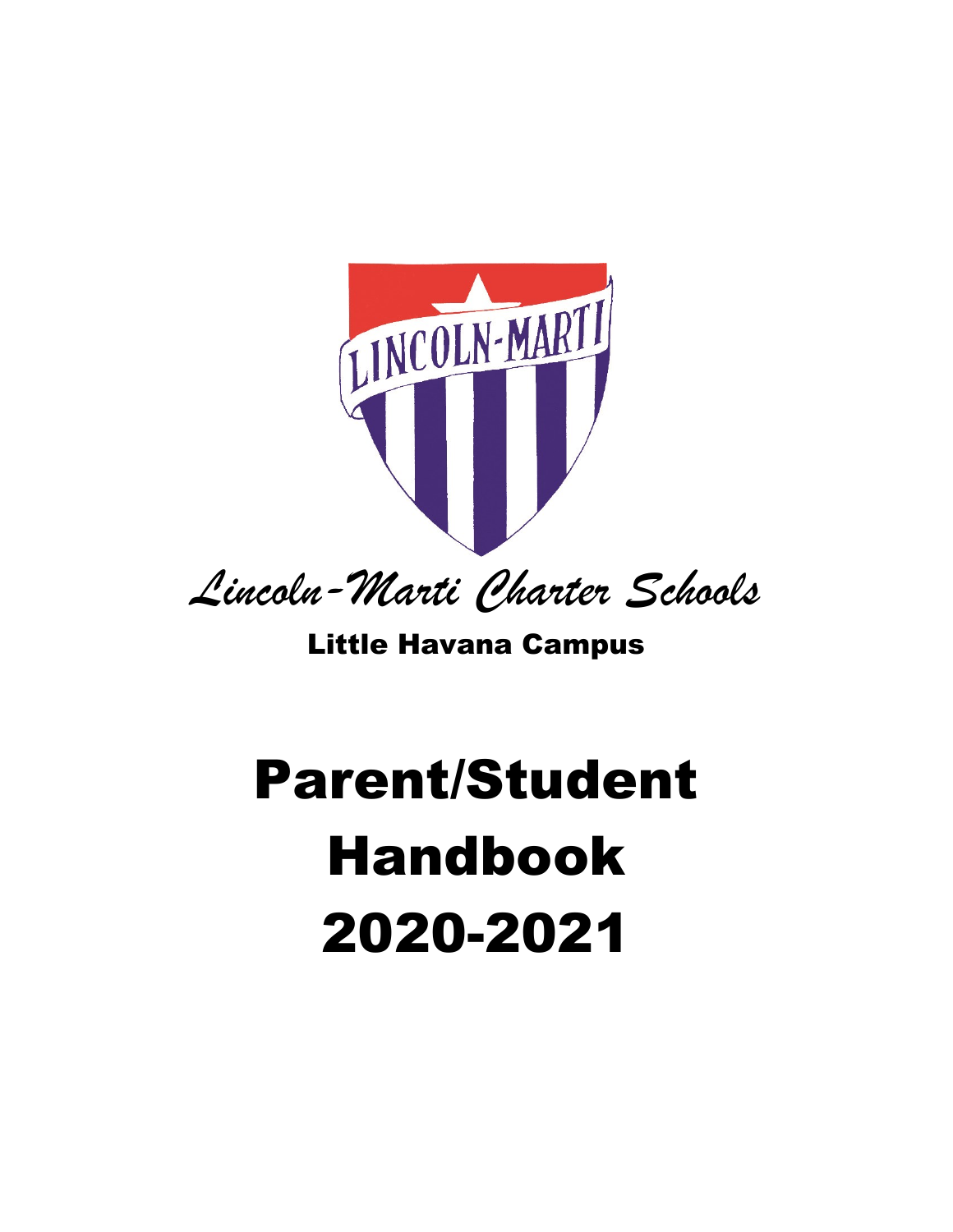# **VISION STATEMENT**

We will strive to set the standard for educational quality. The core values of honesty, respect, tolerance, fairness, self-discipline, integrity, responsibility, citizenship, work ethic, and trust will be the foundation upon which this school has been built.

Students will take pride in their school and will respect the dedicated teachers and staff who commit their lives to education. Students will hold themselves to high standards of achievement and academic excellence. They will strive, to the best of their ability, to accomplish their educational goals. All students will have an equal opportunity to receive a quality education.

Parents are encouraged and expected to be involved in their school, including its governance. Parents will support the school's teachers and administration to make certain their children live up to their commitments and meet their obligations. Our school will respect the diverse cultures and faiths of parents and students and our school will be a place of tolerance and understanding.

All students will be proficient in the core essentials of learning and will be prepared to be successful in their continuing education, in their chosen careers.

The faculty and staff of our school will be competent and caring professionals who will work as teams to teach, coach and motivate students to learn. They will continuously strive to increase their skills, to be proficient in best practices and to be outstanding role models for students. The faculty and staff will be mentors and advisors to students and parents. They will be aware of the personal educational needs of each of their students. They will bear the responsibilities and live up to the high expectations of their profession and will take an active role in their communities and in their school.

#### **Non-Discrimination Statement**

The Lincoln-Marti Charter Schools (Little Havana Campus) does not discriminate on the basis of race, color, national origin, sex, disability, or age in its programs and activities and provides equal access to the Boy Scouts and other designated youth groups. The following person has been designated to handle inquiries regarding the non-discrimination policies:

> Daniht Reategui 2700 SW 8 Street, Miami, Florida 33135 (305) 643-4888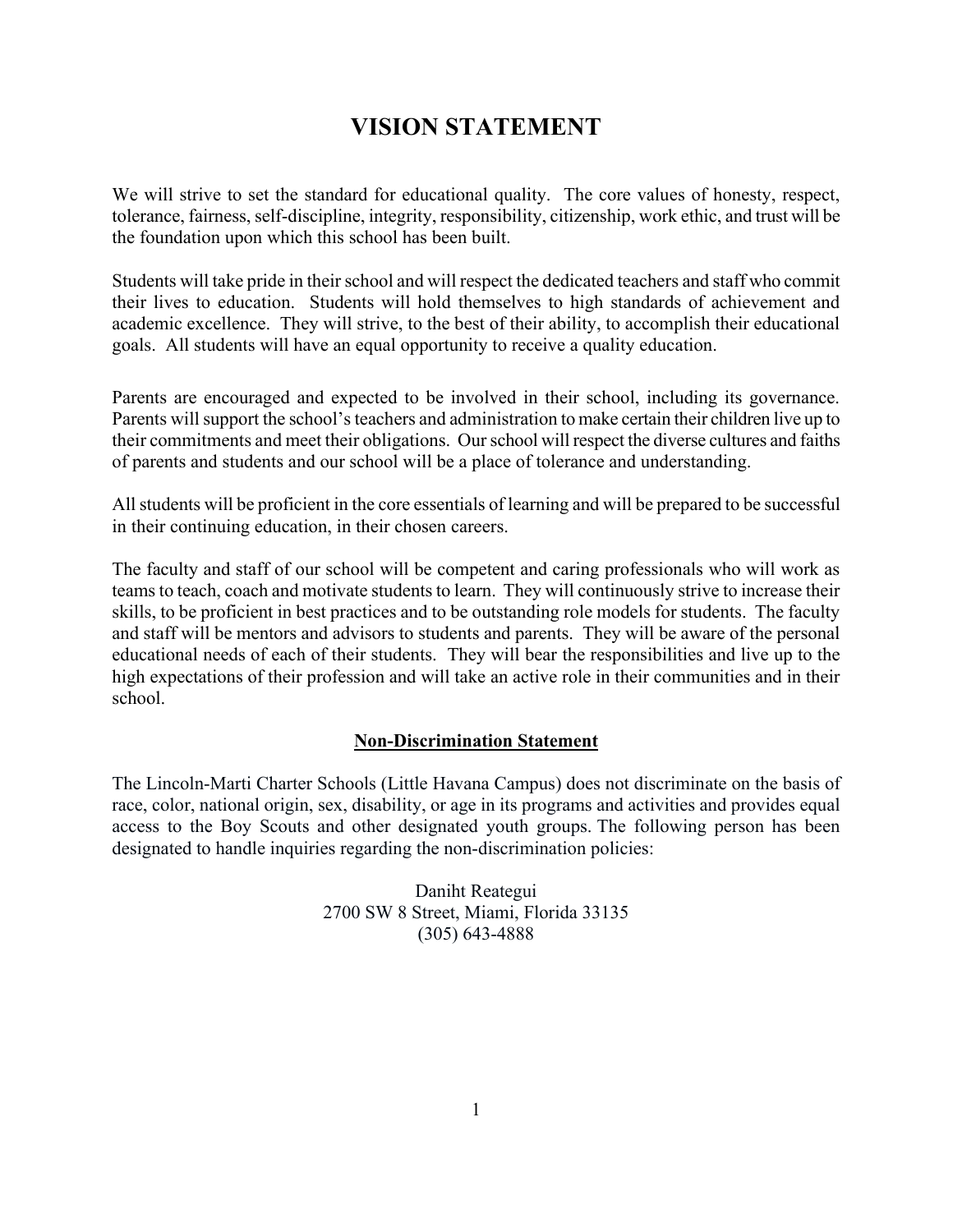Parents will complete an application and sign a contract with the school. By signing the contract, parents will agree to transport their child to our facility and to pick up the child. We will receive students beginning at 7:30 a.m. to accommodate working hours and expect them to be picked up by 6:00 p.m. Optional before school care and after school care services are available at an additional cost. Our school instruction day will be according to the following schedule:

| Grades        | <b>Start</b> | Dismissal   |
|---------------|--------------|-------------|
| $K-1$         | $8:00$ a.m.  | $3:00$ p.m. |
| $\mathcal{D}$ | $8:00$ a.m.  | $4:00$ p.m. |
| $3 - 8$       | $8:00$ a.m.  | $4:30$ p.m. |

Students are required to adhere to the school's dress code.

Students will learn to listen, comprehend, and to communicate verbally and in writing. It is our belief that the ability to be an effective communicator is the foundation for a successful and a productive life.

Lincoln-Marti Charter Schools, Inc. is a non-profit corporation dedicated to creating better public schools for Florida residents. By empowering parents and teachers and by working together, we can make our schools into what we know they can be.

# **SCHOOL HOURS**

#### **SCHEDULE**

## **PHONE NUMBER**

|--|--|--|--|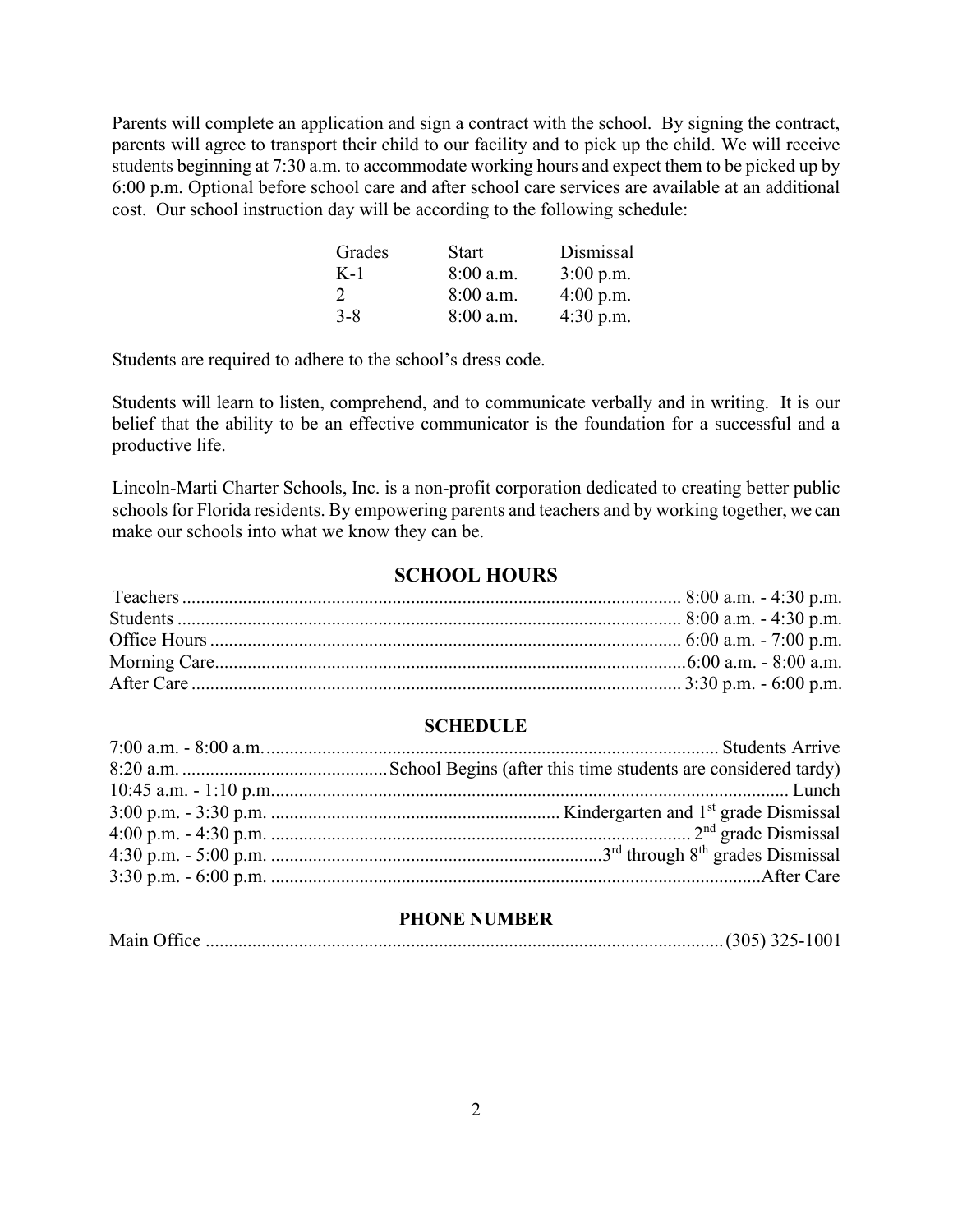# *Lincoln-Marti Charter Schools Little Havana Campus* **2020-2021 PARENT CONTRACT**

Please be aware of the following school rules and procedures:

- The parent/guardian is responsible for providing updated contact information to the school. In addition, the parent must report any medical/health problem that may be affecting their child to the school administration.
- Students who are absent from school will be marked unexcused until they provide written documentation to justify the absence. Written documentation must be received within 3 days of the absence.
- The school day begins at 8:00 a.m. Any student arriving after that time will be issued a late pass. Please note Lincoln-Marti Charter Schools (Little Havana Campus) is not responsible for students who arrive prior to 8:00 a.m., including those enrolled in the before care program.
- Students will NOT be released to any person whose name does not appear on the emergency contact card kept on file in the main office. **Students will NOT be dismissed within 30 minutes of dismissal time without a previous notice. There are no exceptions to this rule.**
- Any unauthorized item brought by the student to the school will be confiscated. The administration reserves the right to keep said item until claimed by the student's parent or guardian at a meeting with a school administrator to review the list of unauthorized items and the consequences for bringing said items to school. Any reoccurrence of this type of infraction will be grounds for the school to confiscate the item for the remainder of the school year. The school is not responsible for the condition of confiscated items.
- Cellular telephones must be turned off during the school day, including at lunch time. Students may only use wireless communication devices before or after the school day. The possession of a device that disrupts the educational process and the use of said device during school hours is a violation of the Code of Student Conduct.
- Transportation must be provided or arranged by the parent or guardian. The school is not responsible for any child's transportation to and from school. The school shall comply with the requirements of Section 1006.22, Florida Statutes.
- **Students are expected to wear the school uniform every day.** Students in Grades 6 -11 who are enrolled in a physical education course must wear the school athletic uniform. Students are **not** permitted to wear jeans, leggings, pajamas, sweat pants, hats, hoodies/caps, bandannas, open-toe shoes (no crocs or slippers) or sunglasses. Students must wear only the uniform jacket or sweater. **Jackets or sweaters with a hood will be confiscated.**
- Students are required to bring their lunch in the morning or obtain lunch from the cafeteria. Breakfast is available to all students at no charge. Eligible students may receive free or reduced-price lunch and snacks through the National School Lunch Program. **Parents are not allowed to drop-off meals during the day.**
- The school will provide lunch to students who do not bring lunch and/or lunch money. However, the student must reimburse the school the following school day.
- **Lincoln-Marti Charter Schools(Little Havana Campus)students are Miami-Dade County Public Schools students and must abide by the Miami-Dade County Public Schools Code of Student Conduct**.

If any provision of this contract is contradicted by School Board Rule or Florida Statutes, School Board Rule and Florida Statutes shall prevail.

I/We understand the rules for the Lincoln-Marti Charter Schools (Little Havana Campus) charter school and will abide by them.

| Student's Name:     | Grade |
|---------------------|-------|
| Parent's Signature: | Date: |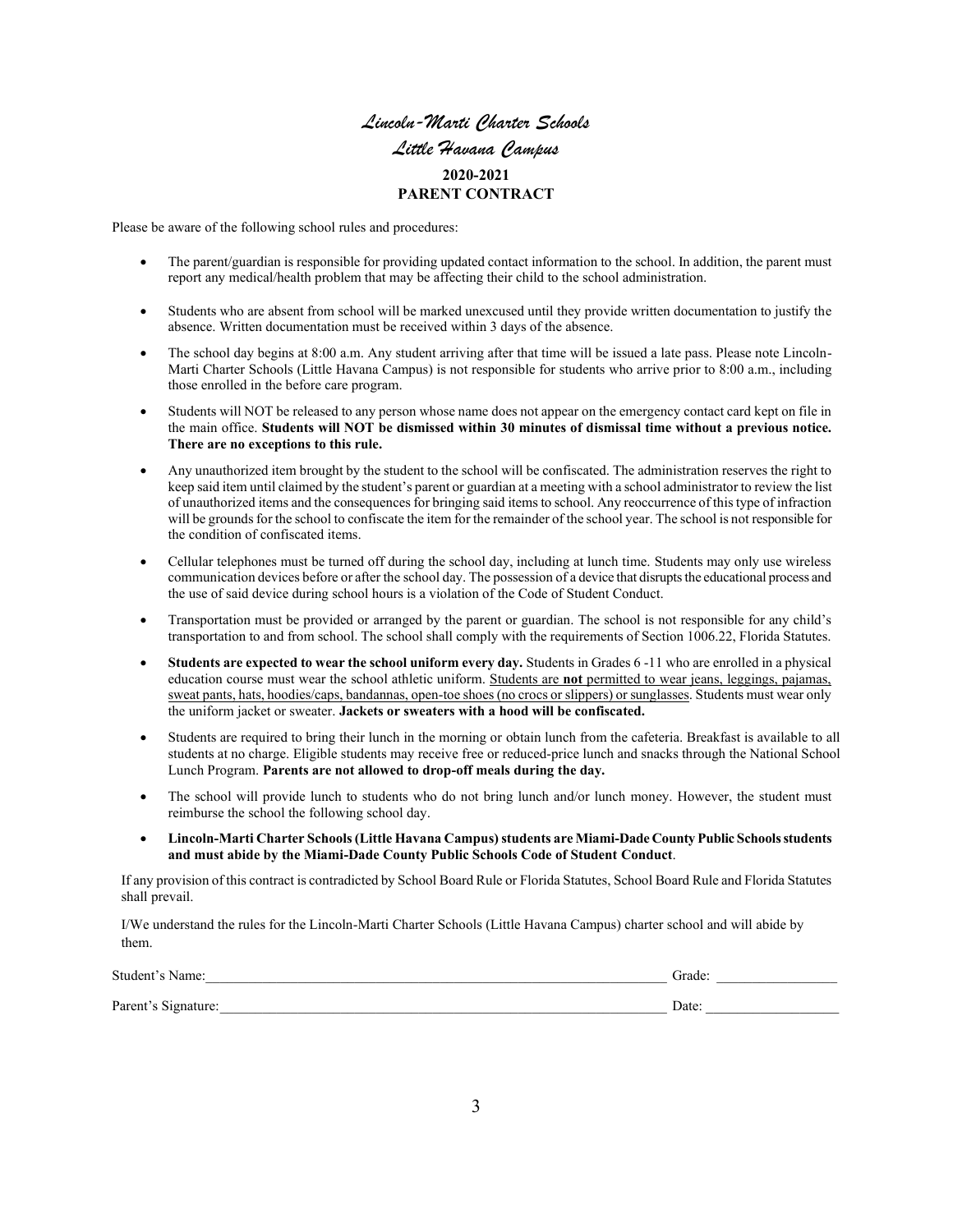# **CODE OF CONDUCT**

# **Lincoln-Marti Charter Schools (Little Havana Campus)**

# **The Lincoln-Marti Charter School Code**

|    | Be Attentive | 7.        | Be Orderly     | 13. | Take Initiative   |
|----|--------------|-----------|----------------|-----|-------------------|
| 2. | Be Obedient  | 8.        | Be Forgiving   | 14. | Have Self-Control |
| 3  | Be Truthful  | 9.        | Be Sincere     | 15. | Be Punctual       |
| 4. | Be Grateful  | $10^{-1}$ | Be Virtuous    | 16. | Be Resourceful    |
| 5. | Be Generous  | 11.       | Be Responsible | 17  | Have Discretion   |
| 6  | Be Creative  | 12        | Be Tolerant    | 18. | Be Patient        |

# **If a student does not follow the code:**

| <b>Consequences</b> |                                                                                                                                                                              |
|---------------------|------------------------------------------------------------------------------------------------------------------------------------------------------------------------------|
| <b>First</b>        | Verbal warning - If negative behavior proceeds, refer child to guidance.                                                                                                     |
| <b>Second</b>       | Loss of privilege. *                                                                                                                                                         |
| <b>Third</b>        | Parent contacted, and a referral sent home - a referral is sent home to make the parent<br>aware that negative behavior has escalated beyond the loss of privilege.          |
| Fourth              | Child is sent to the administration and the parent is called to schedule a conference<br>to discuss positive solutions to negative behavior.                                 |
| Fifth               | In-school suspension. Student will be required to attend school but will not participate in<br>classes and will not receive academic credit for missed assignments.          |
| <b>Sixth</b>        | Out of school suspension. Student will not be permitted to attend classes for the duration<br>of the suspension and will not receive academic credit for missed assignments. |
| <b>SEVERE</b>       | Fighting, profanity, disrespectful conduct or disruptive behavior may result in immediate<br>suspension from school. Parent may be contacted to pick-up the student.         |

\*Each teacher has his/her own behavior management system in the classroom. By the time a student has reached the 1<sup>st</sup> consequence, he/she has already gone through the steps in the classroom. Please see your child's teacher to find out the management system used.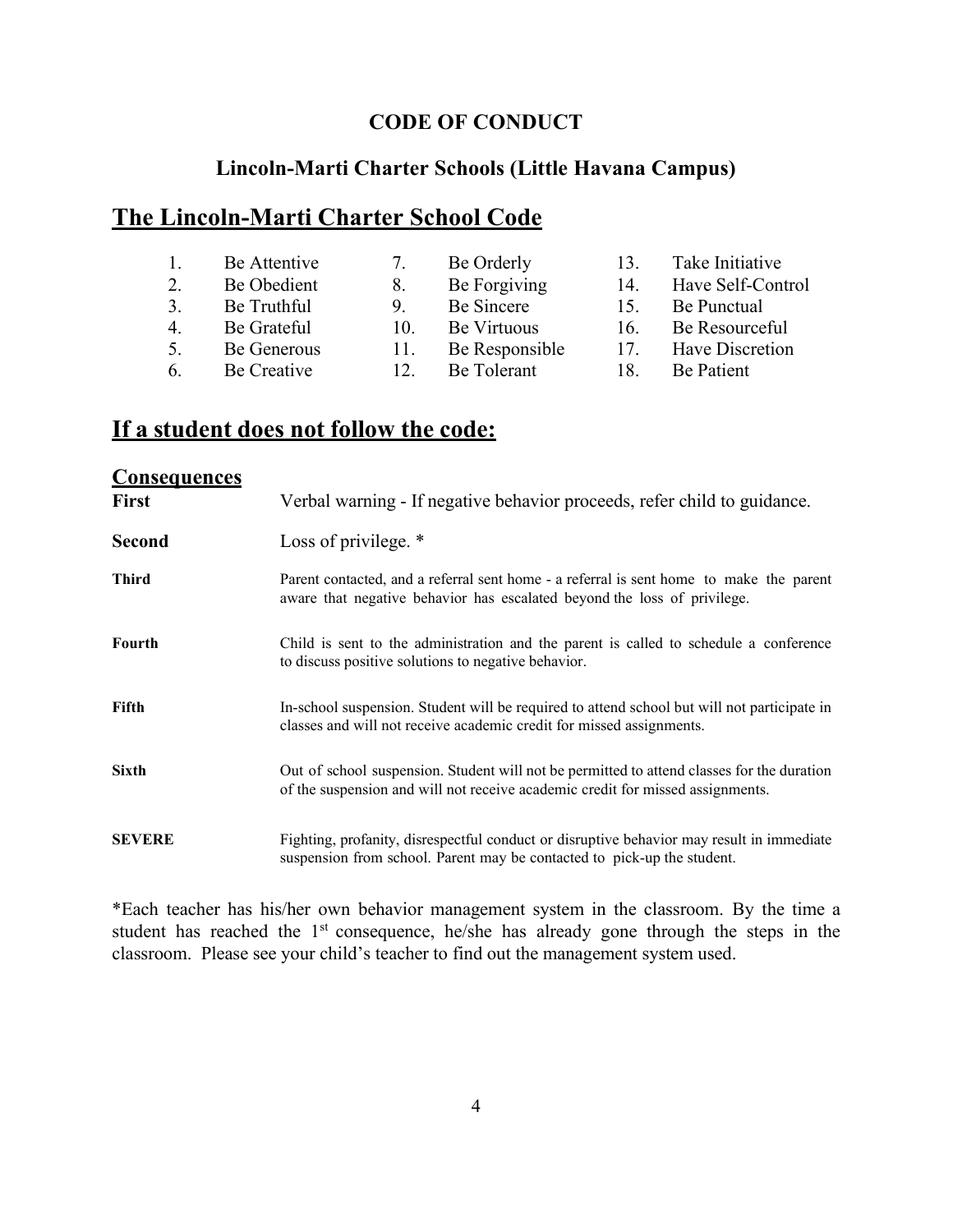# **Guidelines for Volunteers**

- 1. The safety and education of students must be the main concern of volunteers while engaged in school activities.
- 2. Student grades and records are confidential. Students have a right to confidentiality under Florida Statute 228.093 covering:

| academic work completed         | family background information    |
|---------------------------------|----------------------------------|
| standardized test scores        | attendance records               |
| health data                     | grades                           |
| interest inventory reports      | teacher or counselor ratings and |
| reports of serious or recurrent | observations behavior patterns   |

- 3. Students may not be given medication by volunteers.
- 4. Volunteers will not contact parents regarding student performance or behavior.
- 5. Classroom supervision and student discipline are the responsibilities of the teacher and school.
- 6. Permission for a student to leave the classroom may only be given by the teacher.
- 7. Volunteers are required to sign in and out.
- 8. For identification, volunteers are required to wear a name badge when helping with school activities.
- 9. Volunteers will be assigned only to staff members requesting assistance.
- 10. Punctuality and reliability are expected as teachers plan for volunteer assistance.
- 11. Comparing and criticizing teachers and students is not acceptable volunteer behavior.
- 12. Volunteers are expected to be well-groomed and appropriately dressed.
- 13. Volunteers should set a good example for students by their manner, appearance and behavior.
- 14. Volunteers should receive a receipt reflecting the number of hours worked as well as a description of the work performed prior to leaving the school.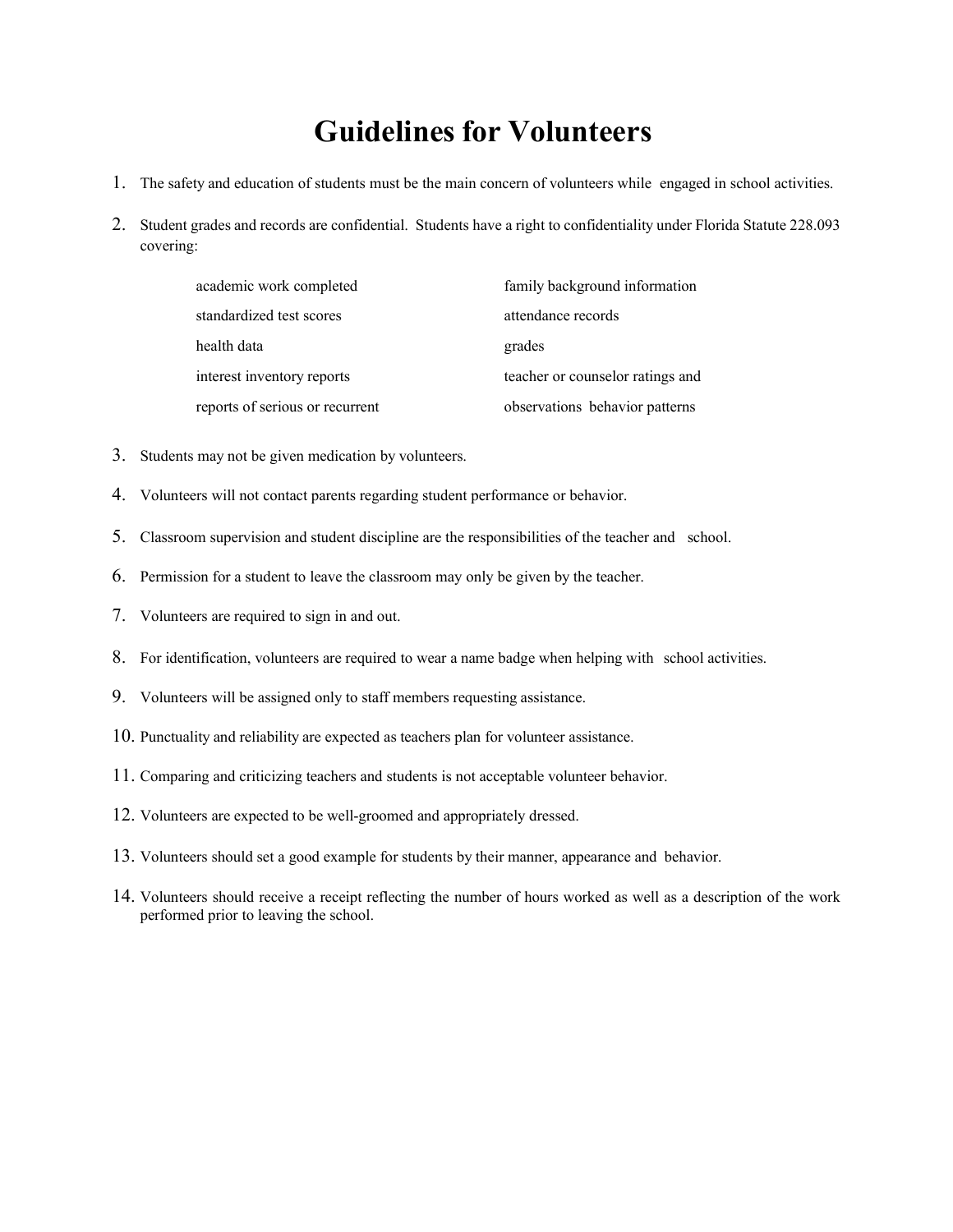#### **What School Volunteers Do**

School volunteers work with teachers who request them to:

**EXTEND** the teacher's teaching time-

read stories

assist in labs answer questions check student work

create learning centers tutor in math and reading use audio-visual equipment

find materials for classroom use help older children with research

reinforce skills by providing extra drill work with non-English-speaking children

play spelling, phonics language, math games assist child with make-up work and missed tests

**ENRICH** the learning environment-

dramatize stories

assist with art projects make educational games help children choose books assist with creative writing

tape record children's stories help children use video cameras

type and reproduce class newspapers record books for students who have reading difficulties

**EXPAND** the resources of the school-

display special collections explore career opportunities

add expert resources in special classes

give performances or demonstrations in the arts

show slides and comment on experiences in other cultures

**ENLIST** the community as partner with the school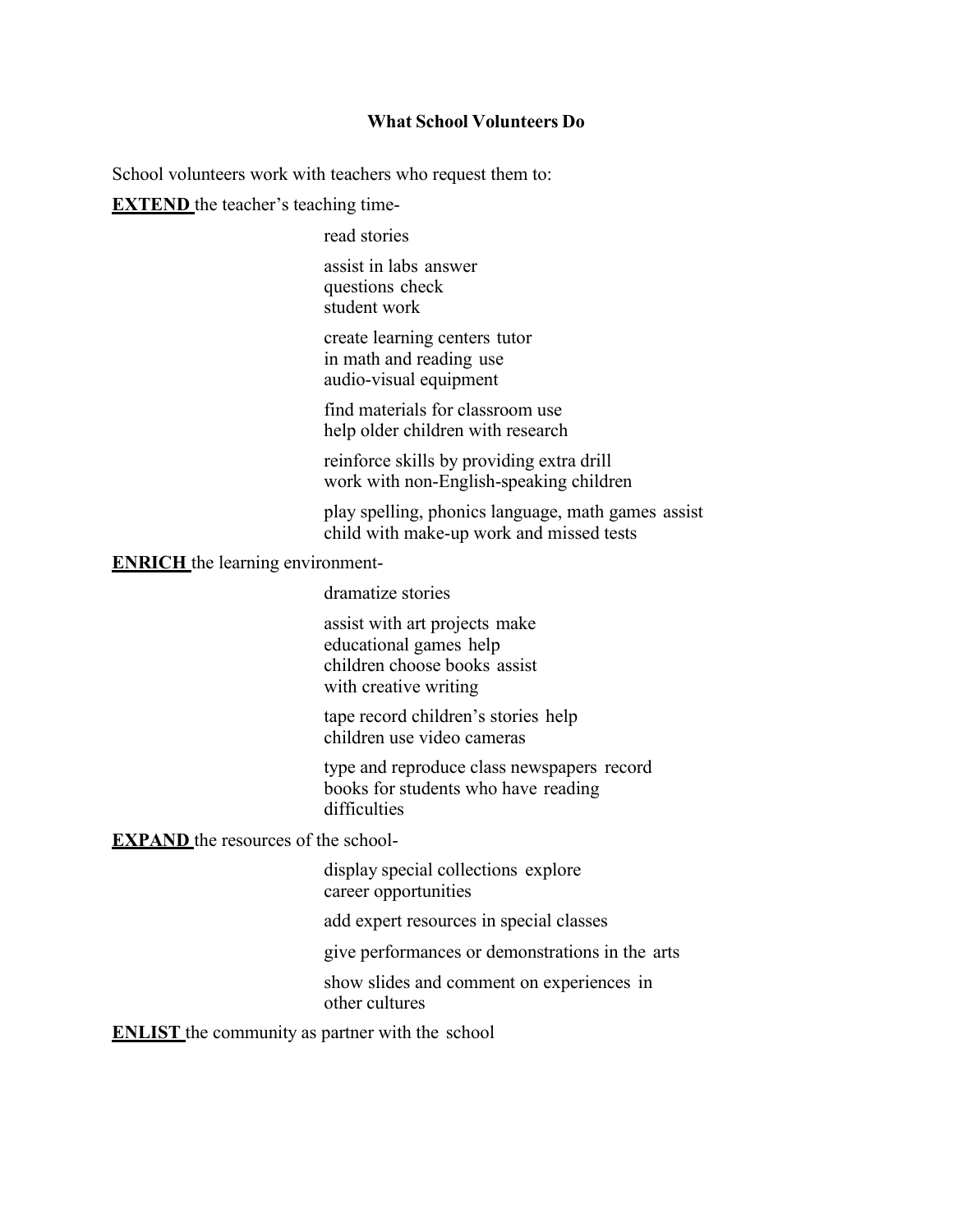# **What to Do If . . .**

# A Child is Injured:

If a child suffers an injury while in your care, first stabilize the child and ensure that s/he is safe. Then, no matter how minor the injury may appear to be, immediately notify the teacher or a staff member.

# A Child Becomes Ill:

If a child complains of not feeling well, you must immediately notify the teacher. You shall never administer any medication to the child.

# You Are Injured:

Should you suffer an injury, immediately notify the teacher or another adult to request assistance. Thereafter, you must notify the injury to the school office and complete an incident report. The office staff will assist you and ask you to fill out the appropriate paperwork.

# You Are Asked to Take the Class Alone:

You are not legally permitted to be in an area with students outside the presence of a teacher or other authorized employee of the school.

# Someone Asks to See a Child:

If a person who is not a member of the school staff should ask to speak to or take a child, you must direct that individual to the teacher. Under no circumstances may you grant such a request.

# Someone Asks You How a Child is Doing:

As it becomes known that you are working in the school, you may be asked questions concerning specific children. If a parent or friend inquiries about a child's progress, you should say, "I enjoy working with your child and I'm sure if you schedule an appointment, the teacher would be happy to talk with you."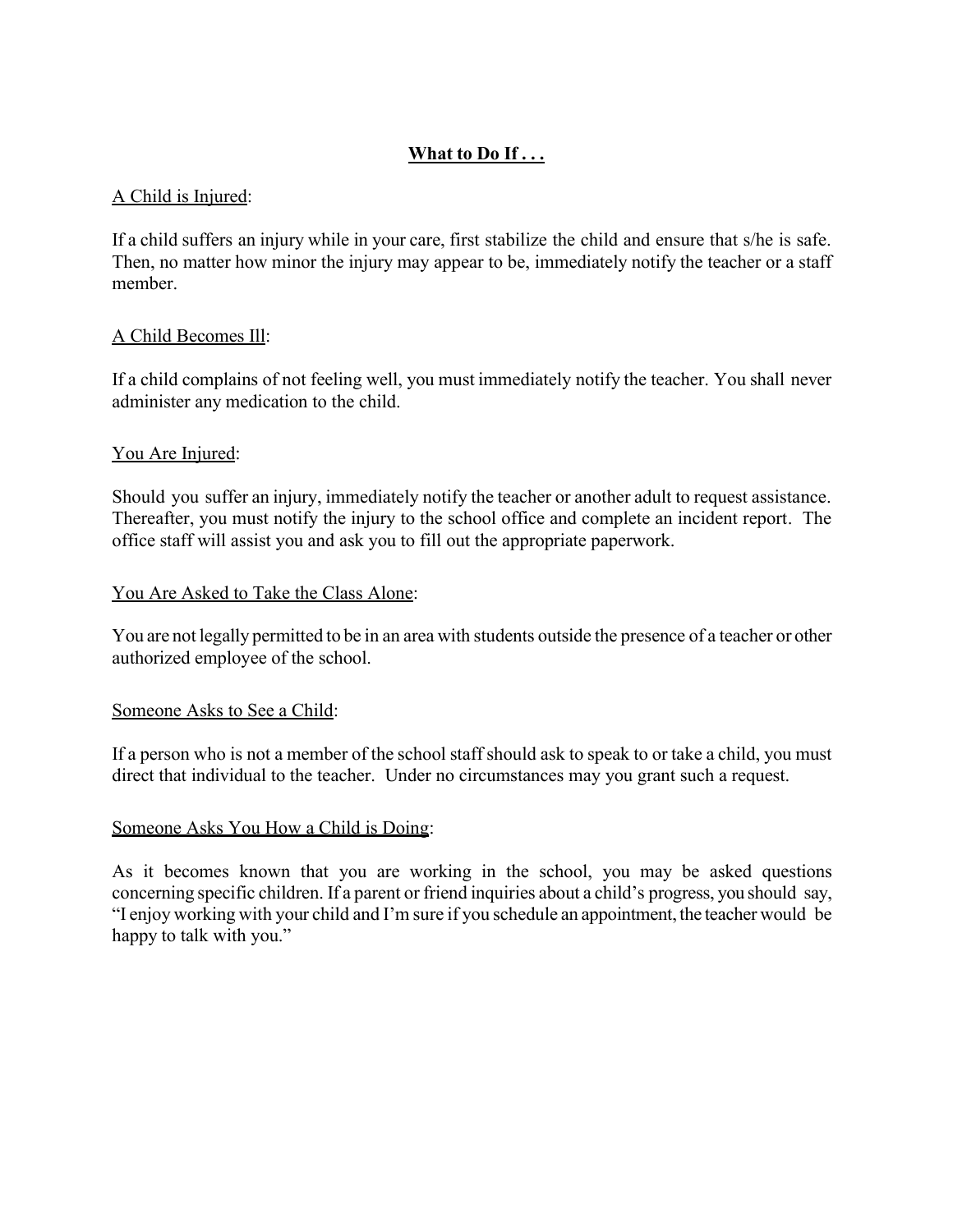# **Working Parents Can Help Too!**

These suggestions are only a beginning. More volunteer roles for working parents will develop as teachers and volunteers work together.

- Serve on a weekend beautification project, such as painting, landscaping, etc.
- Write thank you notes to teachers and administrators during American Education Week.
- Cut out items for bulletin board, or class activities.
- Help prepare school grounds for special events.
- Make flash cards for individualized learning.
- Sew costumes for a school play.
- Make sets for a school play.
- Copy materials for our teachers.

# *Please remember to get approval in advance for any undertaking for which you would like volunteer hours.*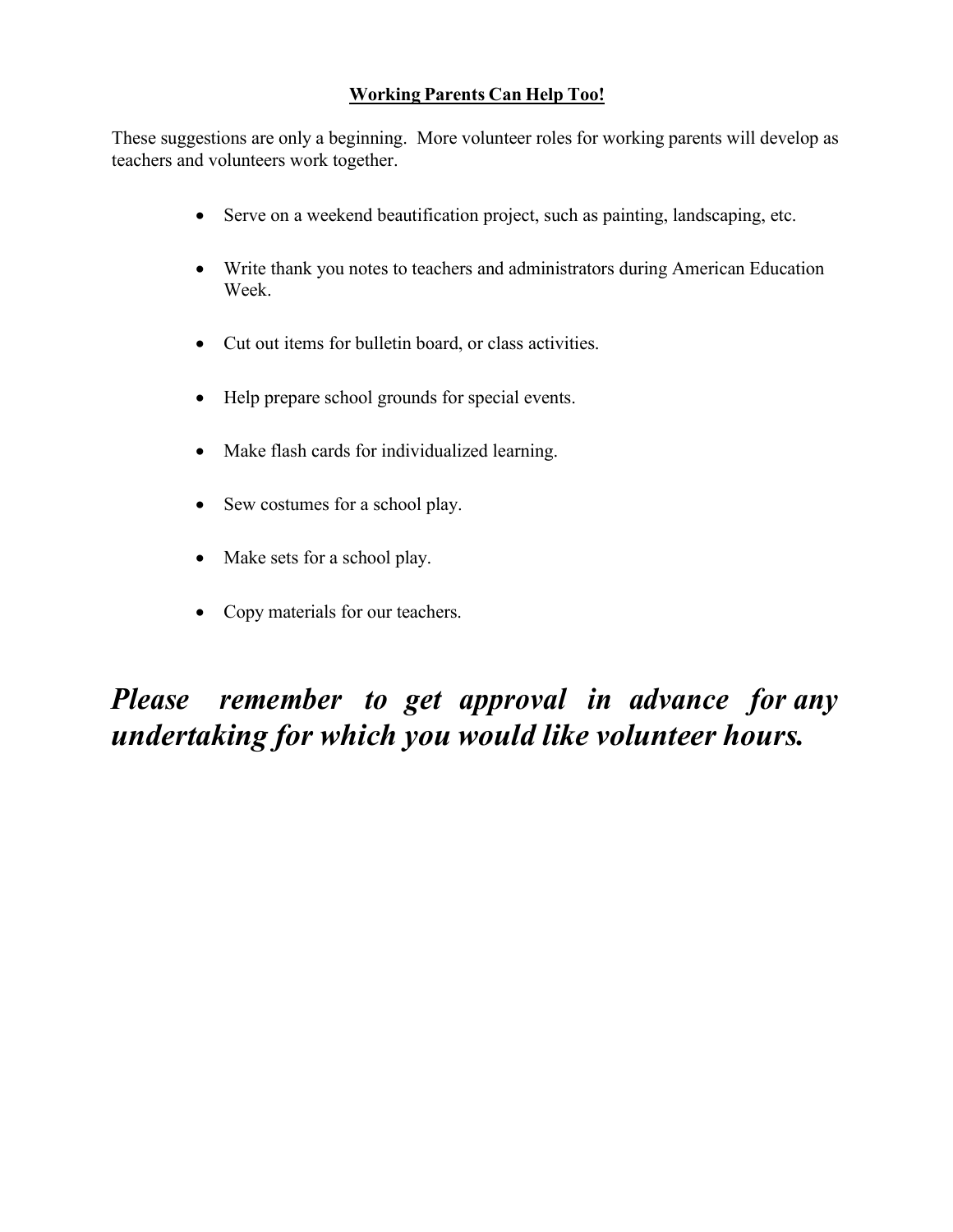# **Volunteer Roles at the Elementary Level**

These suggestions are only a beginning. You will think of other ways that volunteers can help.

- 1. Listen to children read/ read to children. 2. Conduct flash card drills. 3. Reproduce materials. 4. Play games at recess. 5. Assist with vision test. 6. Prepare bulletin boards. 7. Help with book fairs. 8. Demonstrate gardening skills. 9. Tell stories with puppets or drawings. 10. Assist with field trips. 11. Discuss careers or hobbies.
- 12. Assist with sing-a-longs.
- 13. Make puppets.
- 18. Help children select library books.
- 19. Help with handwriting practice.
- 20. Drill spelling words.
- 21. Gather resource materials.
- 22. Help children with arts and crafts.
- 23. Help arrange assembly programs.
- 24. Help children practice walking on a balance beam, jumping rope or skipping.
- 25. Share information about local history.
- 26. Help children learn a foreign language.
- 27. Attend school-related meetings.
- 32. Proctor students taking tests.
- 36. Reinforce sight/vocabulary words.
- 37. Set up science experiments.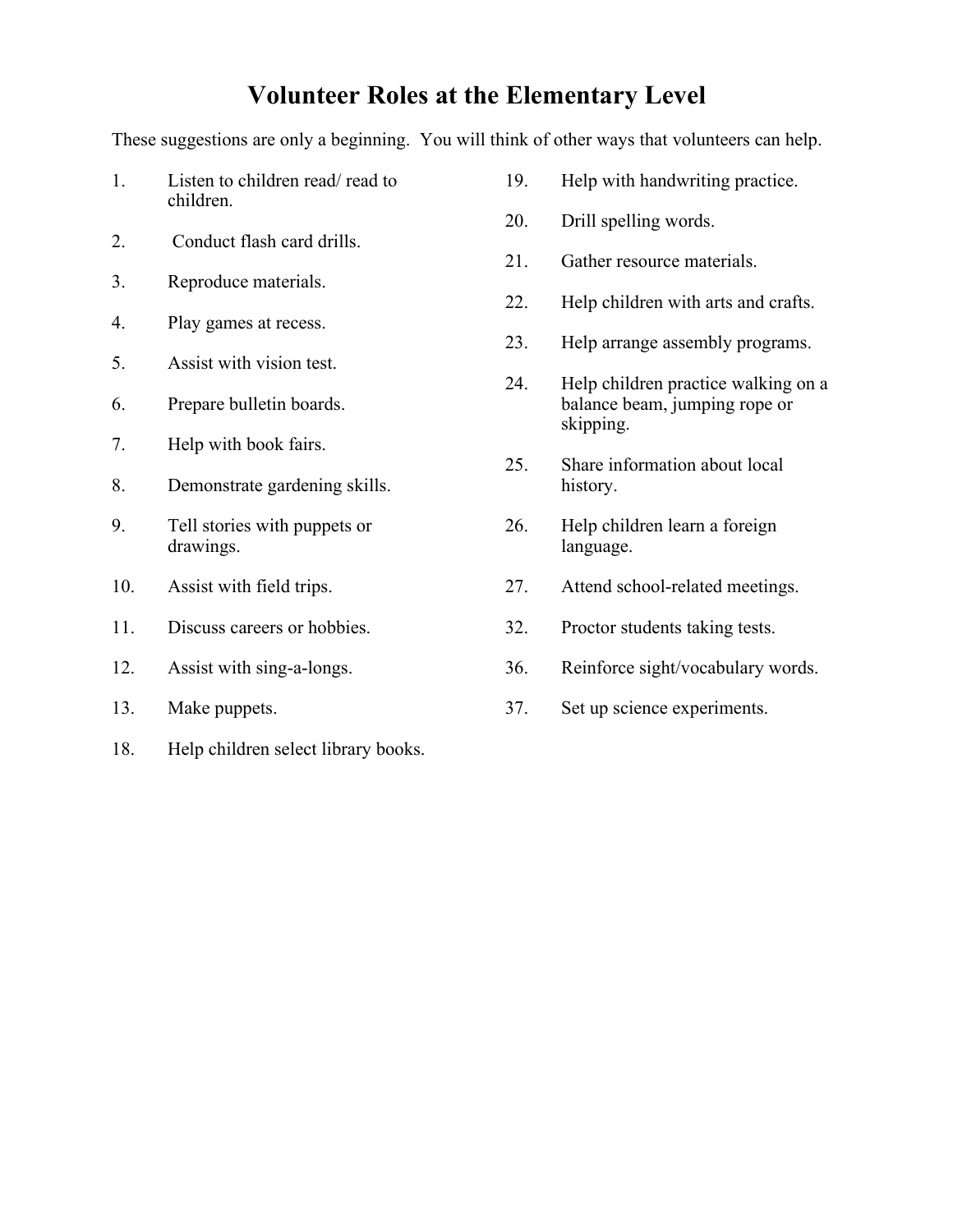#### **BEFORE CAREPROGRAM**

Breakfast is available to students in the morning. School staff will be supervising this program. Please complete the Before Care Registration Form in the office if your child will be participating in this program.

#### **DROP OFF PROCEDURES**

Parents are to drop off their child at the SW 1<sup>st</sup> Street gate at the rear of the campus. For the safety of your child unattended children will be placed in our Before Care Program and you will be billed. The gate will remain open until 8:00 a.m. Students arriving after 8:00 a.m. will be marked tardy by the teacher. Students who arrive after 8:00 a.m. must be brought to the office at 970 W Flagler Street and signed in late by a parent. Please do not drop off your child in the front parking lot and allow them to enter the building unattended - they must be brought in and signed in by an adult!

#### **PICK-UP PROCEDURES**

Dismissal is at 3:00 p.m. for Kindergarten and  $1<sup>st</sup>$  grade, 4:00 p.m. for  $2<sup>nd</sup>$  grade, and 4:30 p.m. for grades 3 through 8. Please use the SW  $1<sup>st</sup>$  Street gate to pick up your child and any siblings.

#### **ATTENDANCE POLICY**

When your child will be absent from school, please call the school office and leave a message to report the absence. If you do not report the absence, your child will receive an unexcused absence. You must call each day that your child is out of school. A student will be considered tardy if he arrives at school after 8:00 a.m. The school's attendance policy will be strictly enforced in accordance with Miami-Dade County Public School policy. Please do your best to get your child to school on-time every day!

#### **EARLY DISMISSAL**

If you need to pick-up your child during school hours, you must do so through the office. You will be required to sign an Early Dismissal Log at which time we will call your child to come to the office. We encourage parents to schedule doctor appointments after school hours to minimize disruption to the educational process. **You may not sign your child out after 2:00 p.m.**

#### **PARENT INVOLVEMENT**

The school encourages parents to become involved by participating in activities that are available to them. One example of this participation is the Educational Excellence School Advisory Committee (EESAC). In order to participate, parents must apply at the school's office. This committee meets regularly and is responsible for assisting the Principal with academic planning.

## **EDUCATIONAL EXCELLENCE SCHOOL ADVISORY COMMITTEE (EESAC)**

The concept of the Educational Excellence School Advisory Council (EESAC) was first written into Florida state law in 1991 as part of the Blueprint 2000 plan for educational reform and accountability.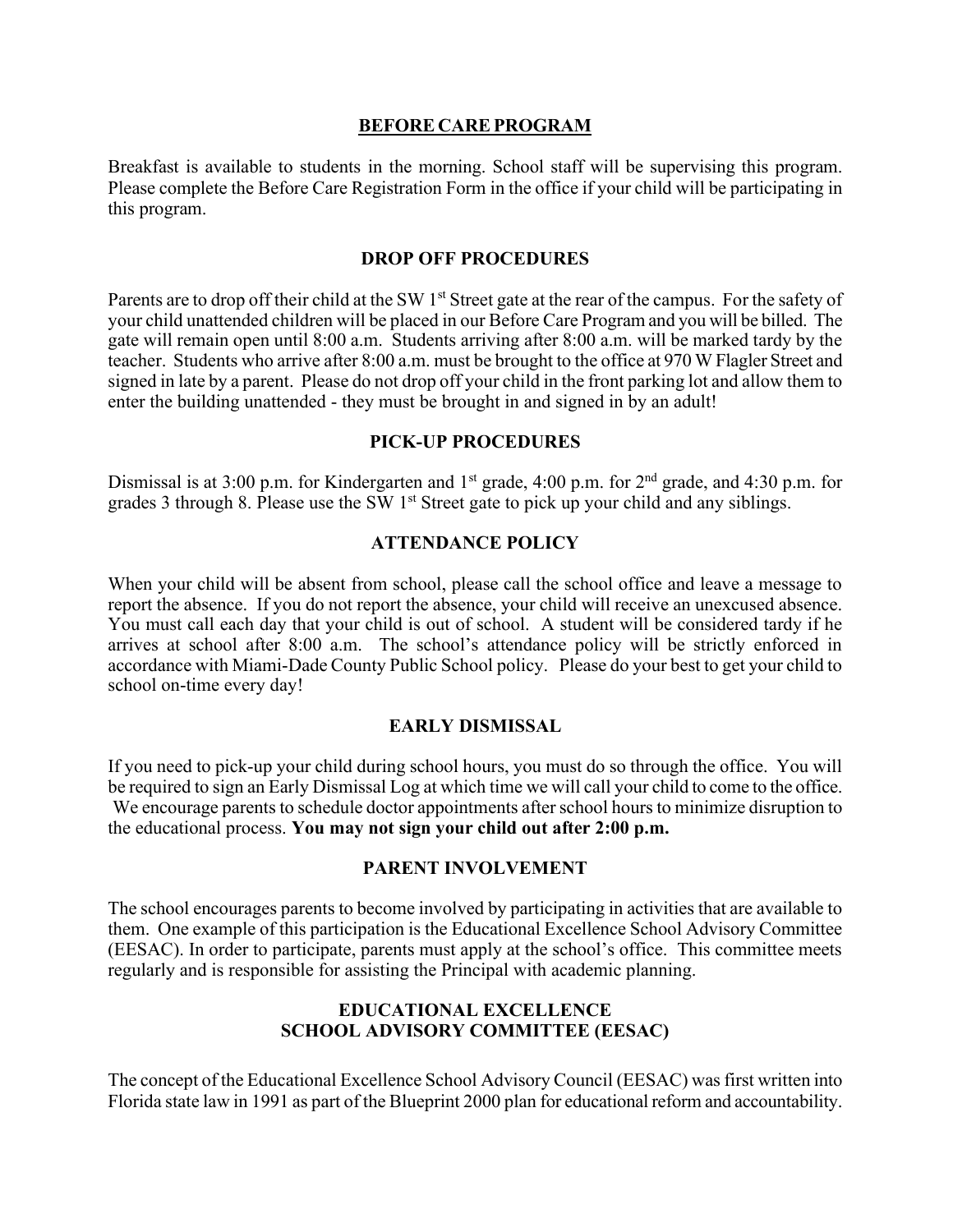In 1991, School Advisory Councils (SACs) were entrusted with assisting in the development of the School Improvement Plan. The Councils were renamed Educational Excellence School Advisory Councils (EESACs) in 1999 when Blueprint 2000 was revised to become Florida's High-Quality Education System. At that time, the Councils were also charged with assisting principals in the development of school improvement plans as well as the schools' budgets.

The EESAC is the sole body responsible for final decision making relating to school improvement and accountability.

The EESAC's additional responsibilities include the following:

- 1. To bring together all stakeholders and involve them in an authentic role in decisions which affect instruction and the delivery of programs.
- 2. To assist in the preparation and evaluation of the School Improvement Plan (SIP) required from each school.
- 3. To address all state and district goals and the authority to periodically review the SIP and amend it, as needed.

If you would like additional information regarding the EESAC, please visit the state website indicated in this link:<http://www.flsenate.gov/laws/statutes/2010/1001.452>

# **RETENTION**

At the end of the school year, the decision may be made for a child to be retained for the following year. This decision is made by the Principal, Teacher and any other relevant parties. The parents are always informed of the decision in the form of a formal conference.

# **LOST AND FOUND**

We ask that you label everything that belongs to your child. We also request that you do not send valuable items (e.g. jewelry, electronic devices) to school with your child. If your child misplaces a personal item at school, he or she may come to the school office to check the lost and found box.

# **SCHOOL SUPPLIES**

Each teacher will distribute a list of the necessary school supplies for the class.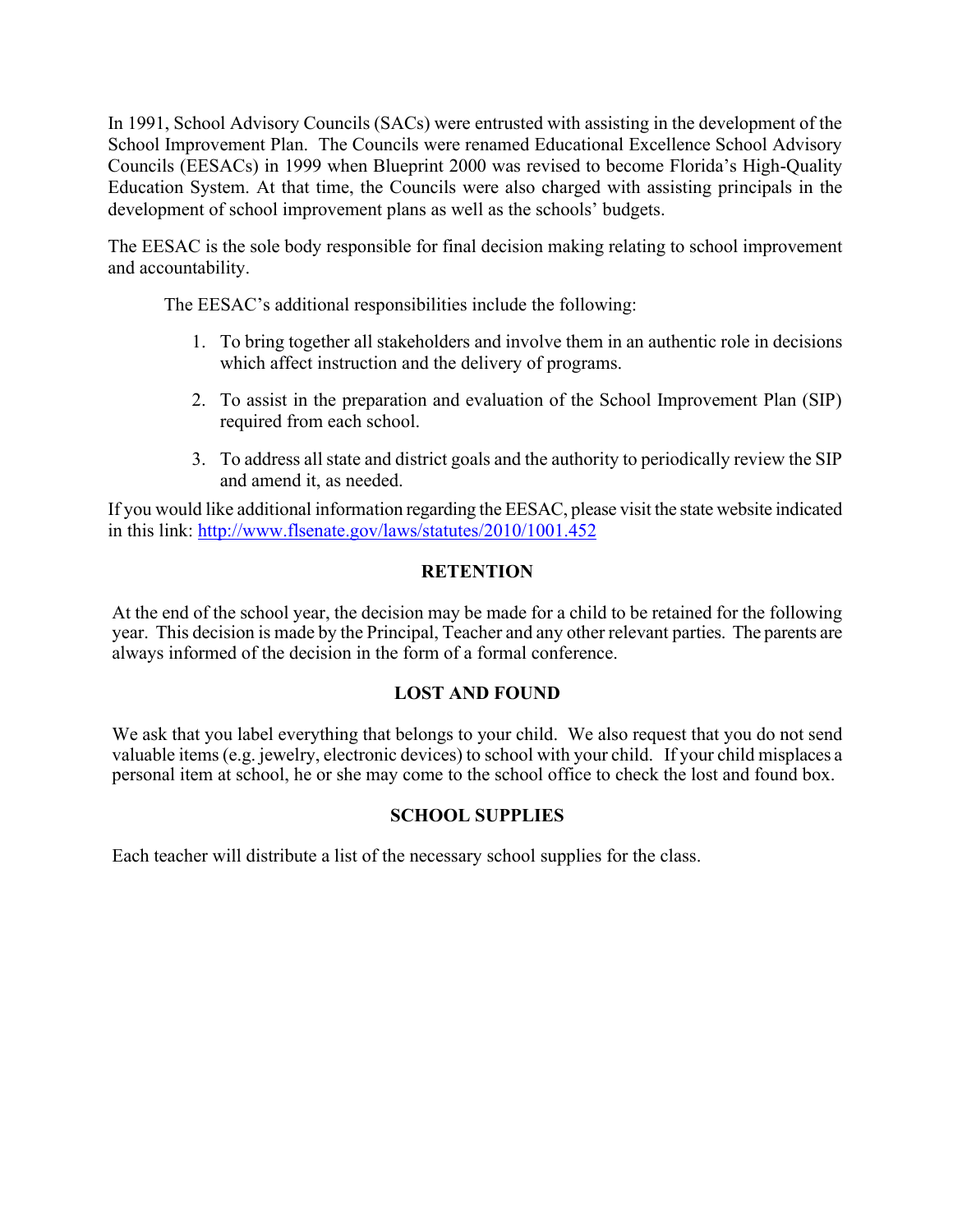#### **COMMUNICATION**

You can contact the school from 6:00 a.m. to 7:00 p.m. Please feel free to use this number whenever you feel it is necessary. **Please remember to check your child's backpack daily for letters and bulletins announcing upcoming events.**

#### **IMMUNIZATIONS**

Please make sure that your child's immunizations are kept up to date. Children entering Kindergarten through Grade 2 must have their Hepatitis B immunization upon entering school. Keep in mind that even if your child is not in Kindergarten this year, he/she must have his/her Hepatitis B immunization by Grade 7.

#### **STUDENT ACCIDENTS**

Any student injured at school will be sent to the office. A parent will be contacted by the teacher or staff member in charge. All student accidents will be reported to the Principal and an Incident Report will be filed.

#### **MAKE-UP WORK**

The student and the teacher shall work together to coordinate a schedule to make-up any missed assignments, tests, homework, etc., whether for excused or unexcused absences, up to the specified absence limit. Immediately upon return to school from an absence, the student shall be given the number of days missed plus one additional day to submit the make-up work for full credit.

#### **FIELD TRIPS**

The Governing Board believes that field trips can be an integral part of the learning process in many areas of education. For purposes of this policy, a field trip shall be defined as an approved trip away from a school site.

#### **ILL CHILDREN**

**Sick children belong at home so they can recuperate and not spread their illness to others.** Students who become ill or injured at school will be escorted to the office.

#### **MEDICATIONS**

All medications must be administered through the office. The proper paperwork must be completed, and the office is responsible to schedule and administer all medications. Neither aspirin nor nonaspirin pain reliever is allowed without a doctor's note. **The school will not administer nonprescription medication.** If your child needs to take any medication during school hours, please completely fill out the Medical Authorization form signed by the prescribing physician and return it to the office to be placed in your child's file. All prescription containers must be current and match the authorized prescription.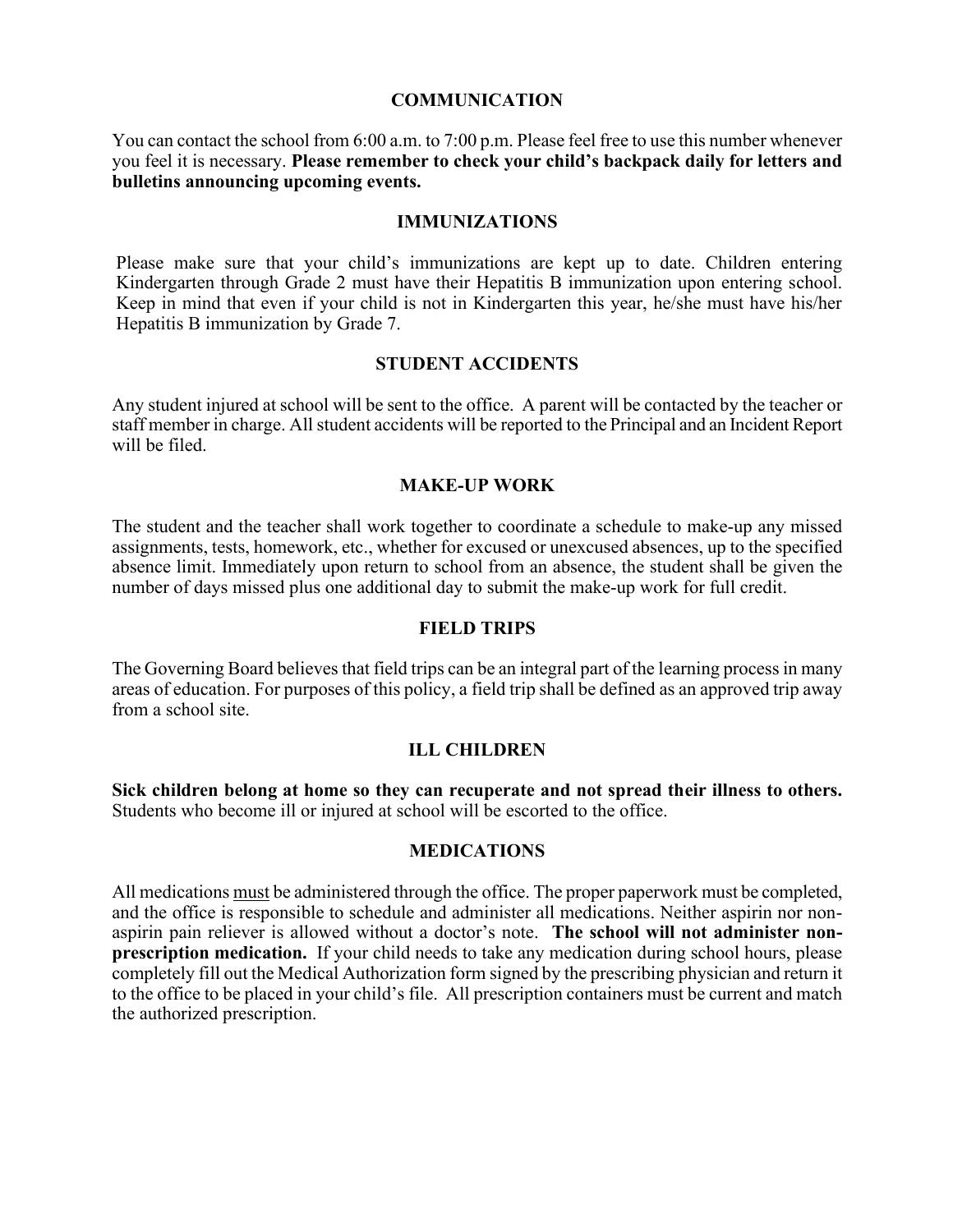# **BULLYING PREVENTION AND HARASSMENT**

School harassment is a serious issue. It is the policy of the school to maintain learning and working environment that is free of harassment of any type and supports a safe, supportive school climate for all of our students.

Bullying can include behaviors such as physical violence and attacks, extortion and theft, taunts, name-calling, peer group exclusion, threats and intimidation, and cyber-bullying.

Any student that believes he or she has been harassed or bullied should report it immediately to a teacher, counselor or school administrator. Any school employee made aware of bullying shall report it to the principal.

Ways that parents/guardians can help if your child is being bullied:

- Be supportive.
- Listen, get the facts, and assess your child's feelings.
- Let your child know that it's not his or her fault.
- Praise your child for discussing the bullying.
- Find out what your child feels he or she needs to feel safe.
- Communicate with your school.
- Let school officials contact the other child's parents.
- Talk regularly with your child and school to assess whether the bullying has stopped.
- Encourage and support your child in making friends.

# **RIGHTS OF EXPRESSION**

Every student has rights and freedoms given to them by the First Amendment of the United States Constitution. The school recognizes these student rights. However, the U.S. Supreme Court has recognized that school rules and regulations that affect speech are lawful unless there is an apparent abuse of power or judgment on the part of the school. Therefore, the rules and regulations established in this handbook are reasonable and valid in the pursuit of a quality education for every student in the school with minimal disruptions. Students have a right to express opinion or concern as long as they remain within the boundaries of the Miami-Dade County Public Schools Code of Student Conduct.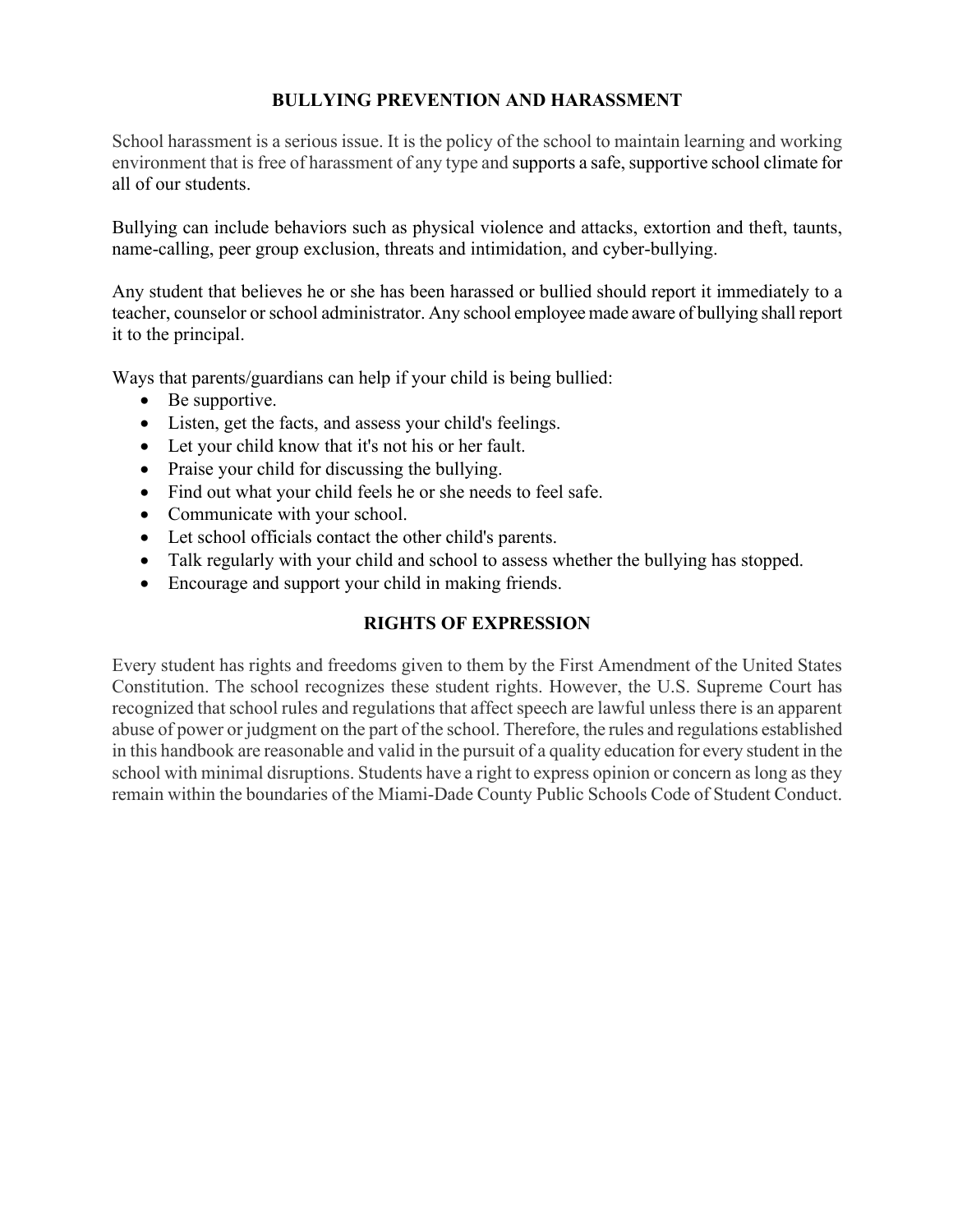#### **EMERGENCY PLAN**

#### *We ask that you please take a moment to review the seriousness of these drills with your child.*

### **Fire Drill**

During a fire drill, all classes will take the primary route indicated on evacuation chart in the classroom. Students will walk silently in a single-file line out of the room and at continue until they are at least sixty feet (30 steps) away from the building. Students will remain outside until the end of the drill.

Under ordinary circumstances, all doors and windows should be closed by the last one to leave the room. Doors shall remain unlocked so that fire crews can gain access, if necessary. Lights and air conditioning should be turned off.

Fire drills are required by state law and must be held at least once each month. No student or staff member should return to the building until the all clear signal is given. All students and staff should re-enter the building without talking in case of verbal directions are needed to exit the building again.

#### **Bomb Threat/Serious Threat or Endangerment**

Turn off radios! No exceptions. **Radio transmissions can activate devices.** Upon receipt of a bomb threat or other threatening situation requiring evacuation of the school building, an evacuation signal will be issued. The signal will be the fire alarm signal. All students and staff members shall evacuate the building following the fire drill plan. Upon leaving the classroom, please scan the room for any objects that are out of the ordinary. Do not touch or rearrange anything in the classroom, especially suspicious items such as bags or packages. No student or staff member should re-enter the building until the all clear signal is given.

#### **Serious Incident**

Should a situation occur where student/staff safety is endangered, an announcement will be made over the intercom. The announcement will say, "We are in lock down, remain inside until further notice."

At that time, all staff should remain in the rooms where they are located and the teacher should immediately lock all classroom doors. All students and personnel should crouch on the floor away from windows. When there is no longer an emergency, the following announcement will be made over the intercom system, "Teachers and students, the emergency situation at our school has been resolved and you may resume your normal routine."

#### **Bio-Hazardous Threat**

In the event of a bio-hazardous threat, all students are to evacuate their classrooms and go to the corresponding fire evacuation staging areas. All air conditioning units are to be turned off immediately.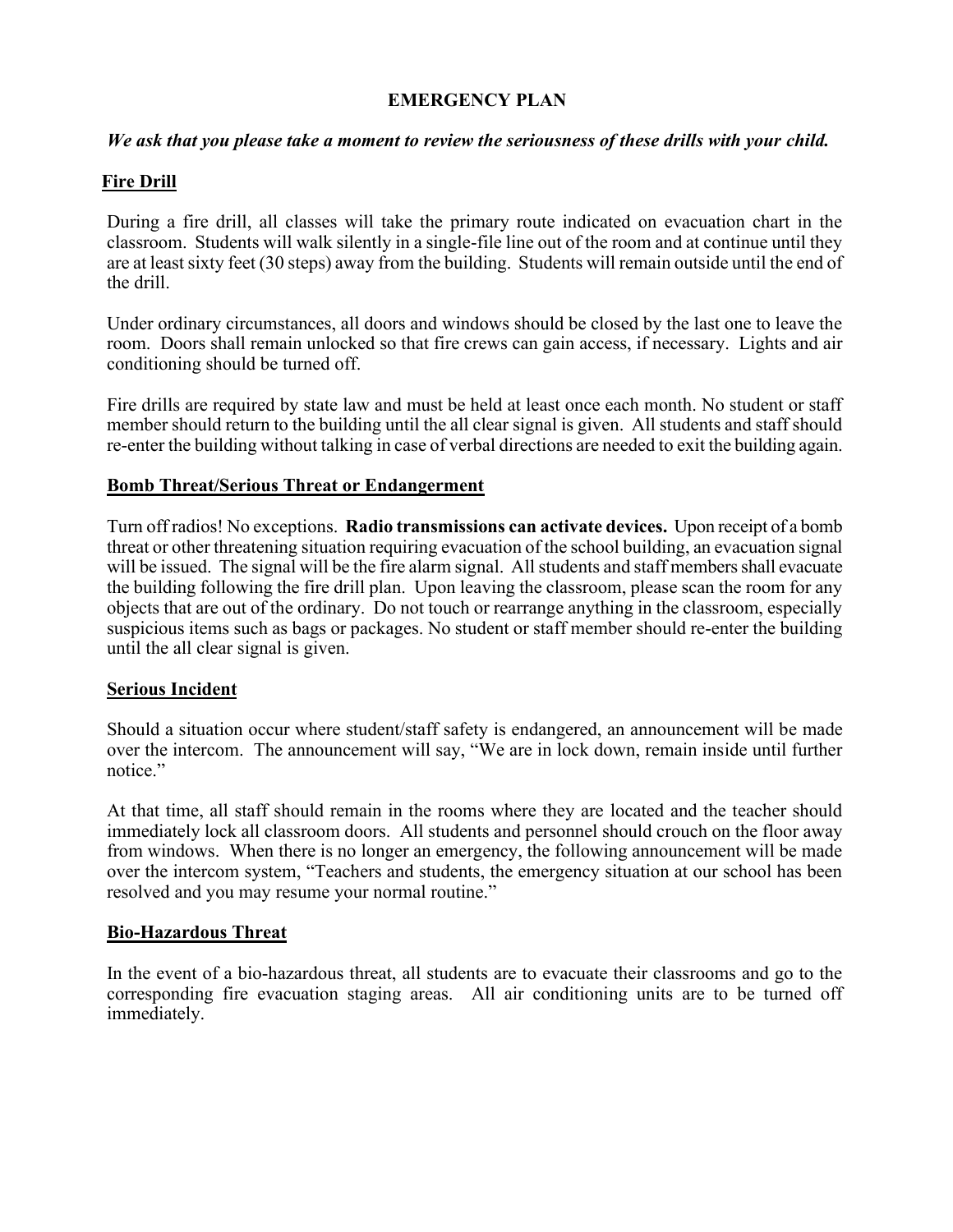# **GRIEVANCE PROCEDURES FOR PARENTS**

If parents disagree with established rules of conduct, policies, or practices, they can express their concern through the problem resolution procedure.

If a situation occurs when parents believe that a decision affecting them is unjust or inequitable, they are encouraged to make use of the following steps. The parent may discontinue the procedure at any step.

- Parent presents problem to the Principal, in writing, within 5 school days after incident occurs. If the Principal is unavailable or the parent believes it would be inappropriate to contact the Principal, parent may present problem to President or any other member of the Board.
- Principal responds to problem during discussion or within 5 school days, after consulting with appropriate management when necessary. Principal documents decision.
- Parent presents problem to school's designated conflict resolution person of the school, in writing, within 5 school days, if problem is unresolved.
- Conflict resolution contact person reviews and considers problem and decides whether the problem can be resolved at the school level or requires a Board decision. Parent is informed of decision within 5 school days.
- The school's Conflict Resolution Designee is Ms. Maria Vasallo. Ms. Vasallo can be reached at (305) 305-793-5167 or via e-mail at [mariadeniavasallo@yahoo.com](mailto:mariadeniavasallo@yahoo.com)